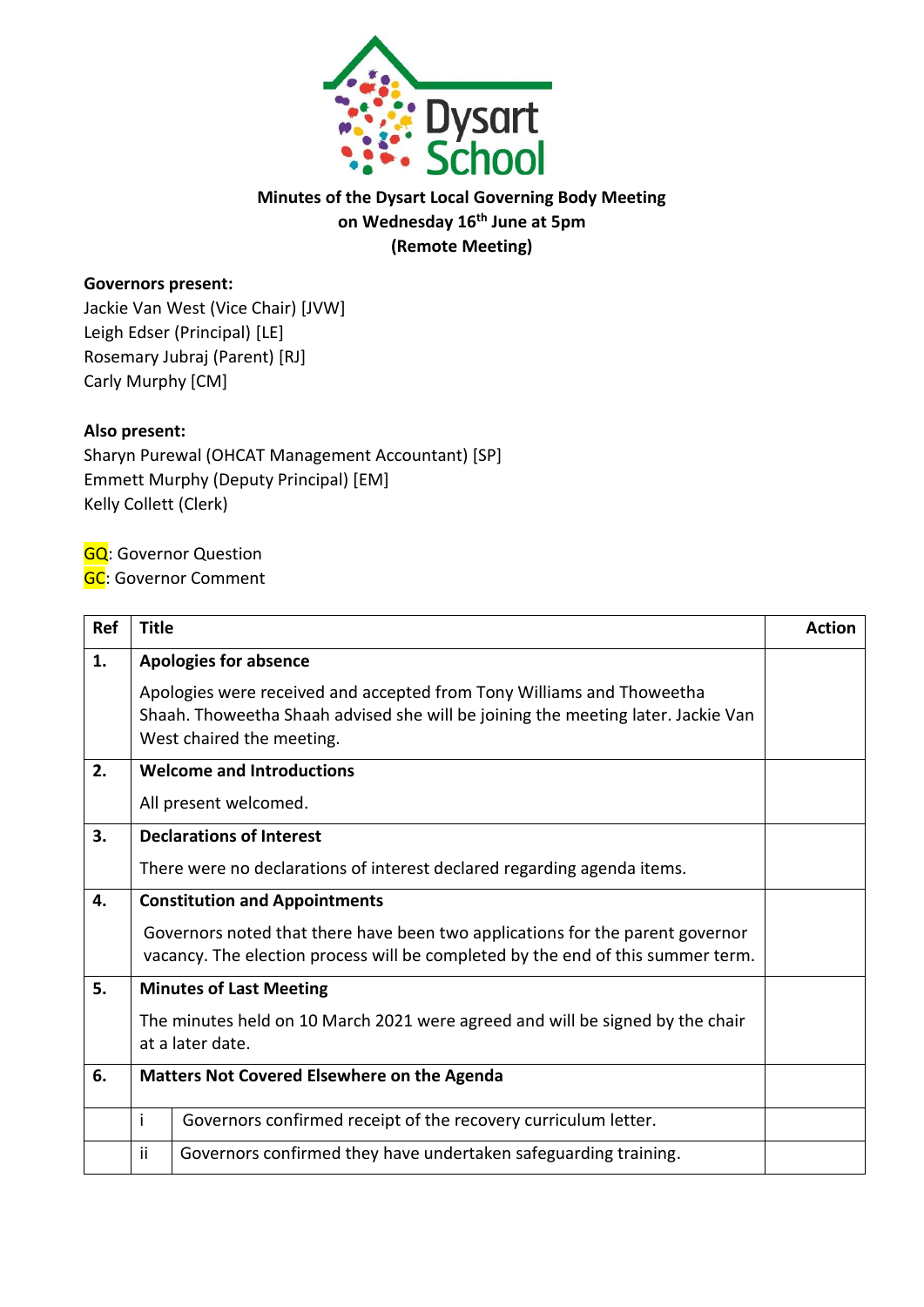|    | iii                                                                  | Covid Catch up Summer School Programme Spending Strategy was included<br>in the meeting pack.                                                                                                                                                                                                                                                                                                                                                                                                                                                                                                                                                          |              |
|----|----------------------------------------------------------------------|--------------------------------------------------------------------------------------------------------------------------------------------------------------------------------------------------------------------------------------------------------------------------------------------------------------------------------------------------------------------------------------------------------------------------------------------------------------------------------------------------------------------------------------------------------------------------------------------------------------------------------------------------------|--------------|
| 7. | <b>Finance</b>                                                       |                                                                                                                                                                                                                                                                                                                                                                                                                                                                                                                                                                                                                                                        |              |
|    | <b>Management Accounts</b><br>SP advised governors of the following: |                                                                                                                                                                                                                                                                                                                                                                                                                                                                                                                                                                                                                                                        |              |
|    |                                                                      |                                                                                                                                                                                                                                                                                                                                                                                                                                                                                                                                                                                                                                                        |              |
|    |                                                                      | Year to date there is a surplus of £105k with 135 students.<br>$\bullet$<br>If the school spends all the budgets that are currently outstanding, they<br>$\bullet$<br>will finish the year with a surplus of £26k. This will increase their general<br>reserves by £81k which equates to 65 days.<br>All funding has been received and reconciled.<br>$\bullet$<br>Salary costs have been well maintained at 76% throughout the year.<br>$\bullet$<br>The teachers pension contributions have been fully funded by the Local<br>$\bullet$<br>Authority this year, but there was money set aside in case that money<br>was not forthcoming from the LA. |              |
|    |                                                                      | Budget 2021-22                                                                                                                                                                                                                                                                                                                                                                                                                                                                                                                                                                                                                                         |              |
|    |                                                                      | SP advised that the budget papers were not completed in time for the meeting<br>and delivered a verbal summary of the budget. Points noted were:                                                                                                                                                                                                                                                                                                                                                                                                                                                                                                       |              |
|    |                                                                      | Budget has been set at 146 students, which takes into account those in<br>$\bullet$<br>the new satellite provision.<br>Salary costs will increase to 78%. This will include the 100% cover of the<br>$\bullet$<br>teachers pension contribution.<br>Curriculum costs are set at 3%. This will include increase in therapy costs<br>$\bullet$<br>for students, with all needs being met.<br>The budget has been set showing a balanced budget of £4309,00 which is<br>$\bullet$<br>a strong budget.<br>The school have been very careful in all their planning.<br>$\bullet$<br>The core service charge remains at 7% for next year.                    |              |
|    |                                                                      | SP will send budget papers with a commentary to clerk to be distributed.                                                                                                                                                                                                                                                                                                                                                                                                                                                                                                                                                                               | <b>CLERK</b> |
|    |                                                                      | <b>Governor Questions:</b>                                                                                                                                                                                                                                                                                                                                                                                                                                                                                                                                                                                                                             |              |
|    |                                                                      | GQ: What do you see as the financial risks for next year?                                                                                                                                                                                                                                                                                                                                                                                                                                                                                                                                                                                              |              |
|    |                                                                      | SP: When preparing the budget, we have been quite generous. The biggest<br>concern was there was no salary increase for cost of living this year, so we have<br>budgeted for 1% increase for next year. We do have some extra pockets of<br>money to allow for staffing posts to ensure the school has the ability to cover any<br>areas of need. The curriculum budget has had some extra spending added for<br>next year, which may or not be needed. I am confident that the budget we have<br>prepared will continue to break even.                                                                                                                |              |
|    |                                                                      | LE: The only concern I have is the pupil numbers, which may be impacted by<br>more families taking the opportunity to move further away, now that 'working<br>from home' is a viable possibility. It is not a huge concern, but it is something we<br>are aware of and keeping an eye on.                                                                                                                                                                                                                                                                                                                                                              |              |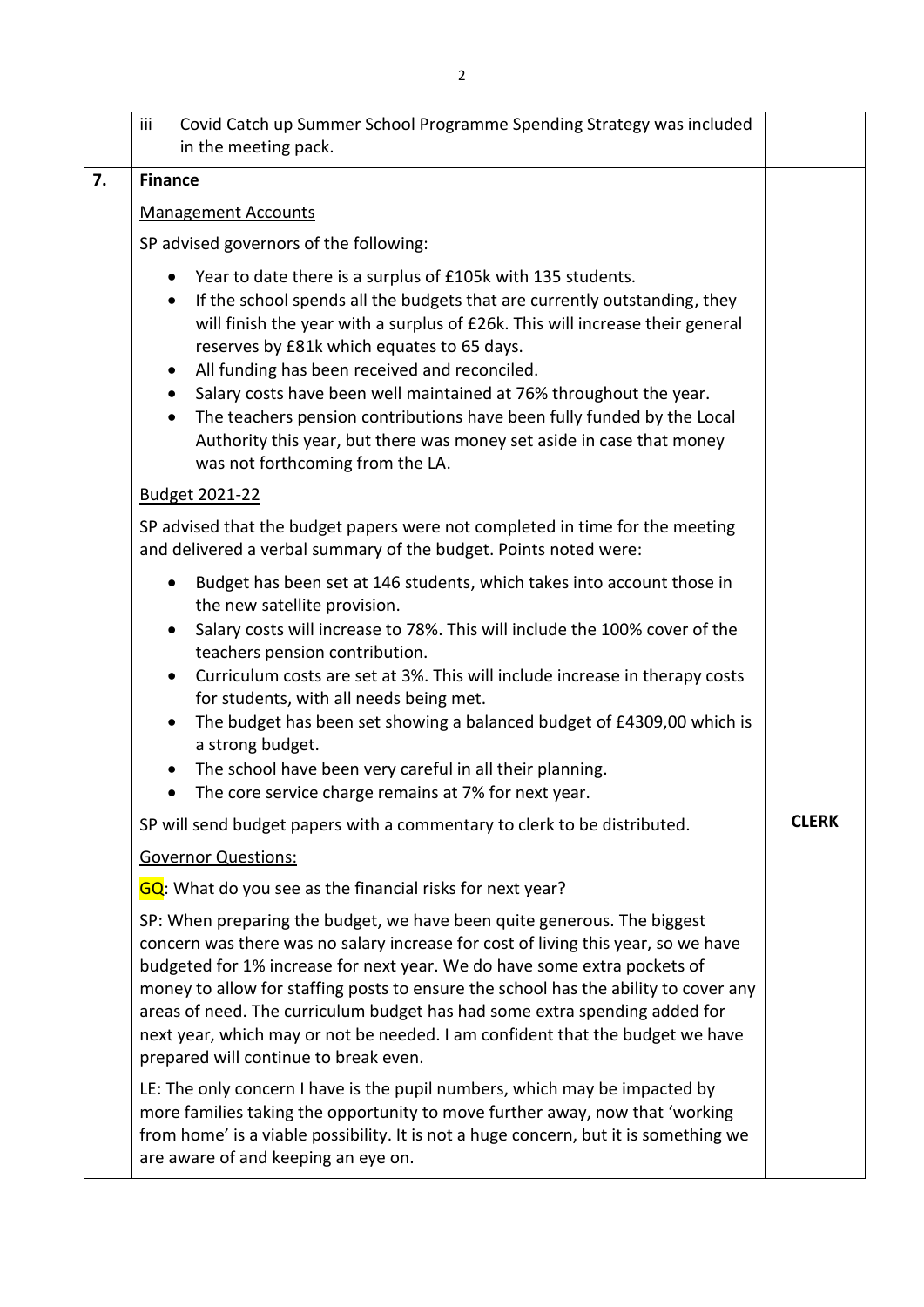| 8.  | <b>Principal's Report</b>                                                                                                                                                                                                                                                                                                                                                                                                                                                                                                                                                                                                                                                                                                                                                                                                                                                                                                                                                                                                                                                                                                                                                                                                                                                                                                                                                                                                                                                                                                                                                                                                                                                                                                                                         |              |
|-----|-------------------------------------------------------------------------------------------------------------------------------------------------------------------------------------------------------------------------------------------------------------------------------------------------------------------------------------------------------------------------------------------------------------------------------------------------------------------------------------------------------------------------------------------------------------------------------------------------------------------------------------------------------------------------------------------------------------------------------------------------------------------------------------------------------------------------------------------------------------------------------------------------------------------------------------------------------------------------------------------------------------------------------------------------------------------------------------------------------------------------------------------------------------------------------------------------------------------------------------------------------------------------------------------------------------------------------------------------------------------------------------------------------------------------------------------------------------------------------------------------------------------------------------------------------------------------------------------------------------------------------------------------------------------------------------------------------------------------------------------------------------------|--------------|
|     | Governors received the Principal's report ahead of the meeting. Points noted:                                                                                                                                                                                                                                                                                                                                                                                                                                                                                                                                                                                                                                                                                                                                                                                                                                                                                                                                                                                                                                                                                                                                                                                                                                                                                                                                                                                                                                                                                                                                                                                                                                                                                     |              |
|     | Its has been another eventful term due to Covid.<br>Kingston Schools were asked to take part in mass testing. There was a<br>good take up with staff, with a slightly less take up with students.<br>There have been no positive results from the tests.<br>Staff continue with LFD testing.<br>$\bullet$<br>The school have continued the use of face masks in the communal areas<br>due to the threat of the Indian variant of Covid-19.<br>The pan is currently 121 with 135 students on roll.<br>$\bullet$<br>A new teacher joined the school after the Easter holidays.<br>$\bullet$<br>Some previous supply staff have moved over to permanent positions with<br>the school.<br>There has been a spike in staff sickness, it is felt that this is due to the<br>impact of the pandemic.<br>Teaching remains positive across the school. Students are receiving a<br>high-quality education.<br>No formalised observations will take place yet. At present the SLT are<br>completing light touch teacher observations.<br>Reading is a focus area for the school going forwards.<br>RSE training is planned for the staff for the next twilight training session.<br>$\bullet$<br>The Easter camp was well received by students, staff, and parents.<br>$\bullet$<br>The school will be running an extra school week at the start of the<br>$\bullet$<br>summer holidays. Not all children can be accommodated due to staffing,<br>places have been allocated according to need.<br>Water features are being placed in the Oasis Garden.<br>$\bullet$<br>A deep clean has been completed in the soft play/OT studio.<br>EM and LE meet with JVW on a regular basis to discuss any safeguarding<br>cases they may have to get any further advice if required. |              |
|     | There are no current complaints.<br><b>Governor Questions:</b>                                                                                                                                                                                                                                                                                                                                                                                                                                                                                                                                                                                                                                                                                                                                                                                                                                                                                                                                                                                                                                                                                                                                                                                                                                                                                                                                                                                                                                                                                                                                                                                                                                                                                                    |              |
|     | GQ: Are the school able to offer anything remotely for the students that are<br>unable to attend the extra week in the summer?                                                                                                                                                                                                                                                                                                                                                                                                                                                                                                                                                                                                                                                                                                                                                                                                                                                                                                                                                                                                                                                                                                                                                                                                                                                                                                                                                                                                                                                                                                                                                                                                                                    |              |
|     | LE: We need to give this some further thought; however, we do feel it will be<br>harder to engage our children remotely. I do believe that every child who has<br>requested a place is getting some time during that week, but we cannot offer<br>every child, every day.                                                                                                                                                                                                                                                                                                                                                                                                                                                                                                                                                                                                                                                                                                                                                                                                                                                                                                                                                                                                                                                                                                                                                                                                                                                                                                                                                                                                                                                                                         |              |
|     | Heini Furrer joined the meeting at 6.05pm                                                                                                                                                                                                                                                                                                                                                                                                                                                                                                                                                                                                                                                                                                                                                                                                                                                                                                                                                                                                                                                                                                                                                                                                                                                                                                                                                                                                                                                                                                                                                                                                                                                                                                                         |              |
| 9.  | <b>Dashboard</b>                                                                                                                                                                                                                                                                                                                                                                                                                                                                                                                                                                                                                                                                                                                                                                                                                                                                                                                                                                                                                                                                                                                                                                                                                                                                                                                                                                                                                                                                                                                                                                                                                                                                                                                                                  |              |
|     | Governors received the dashboard ahead of the meeting.                                                                                                                                                                                                                                                                                                                                                                                                                                                                                                                                                                                                                                                                                                                                                                                                                                                                                                                                                                                                                                                                                                                                                                                                                                                                                                                                                                                                                                                                                                                                                                                                                                                                                                            |              |
| 10. | <b>Equality and Diversity Report</b>                                                                                                                                                                                                                                                                                                                                                                                                                                                                                                                                                                                                                                                                                                                                                                                                                                                                                                                                                                                                                                                                                                                                                                                                                                                                                                                                                                                                                                                                                                                                                                                                                                                                                                                              |              |
|     | Deferred to next meeting.                                                                                                                                                                                                                                                                                                                                                                                                                                                                                                                                                                                                                                                                                                                                                                                                                                                                                                                                                                                                                                                                                                                                                                                                                                                                                                                                                                                                                                                                                                                                                                                                                                                                                                                                         | <b>CLERK</b> |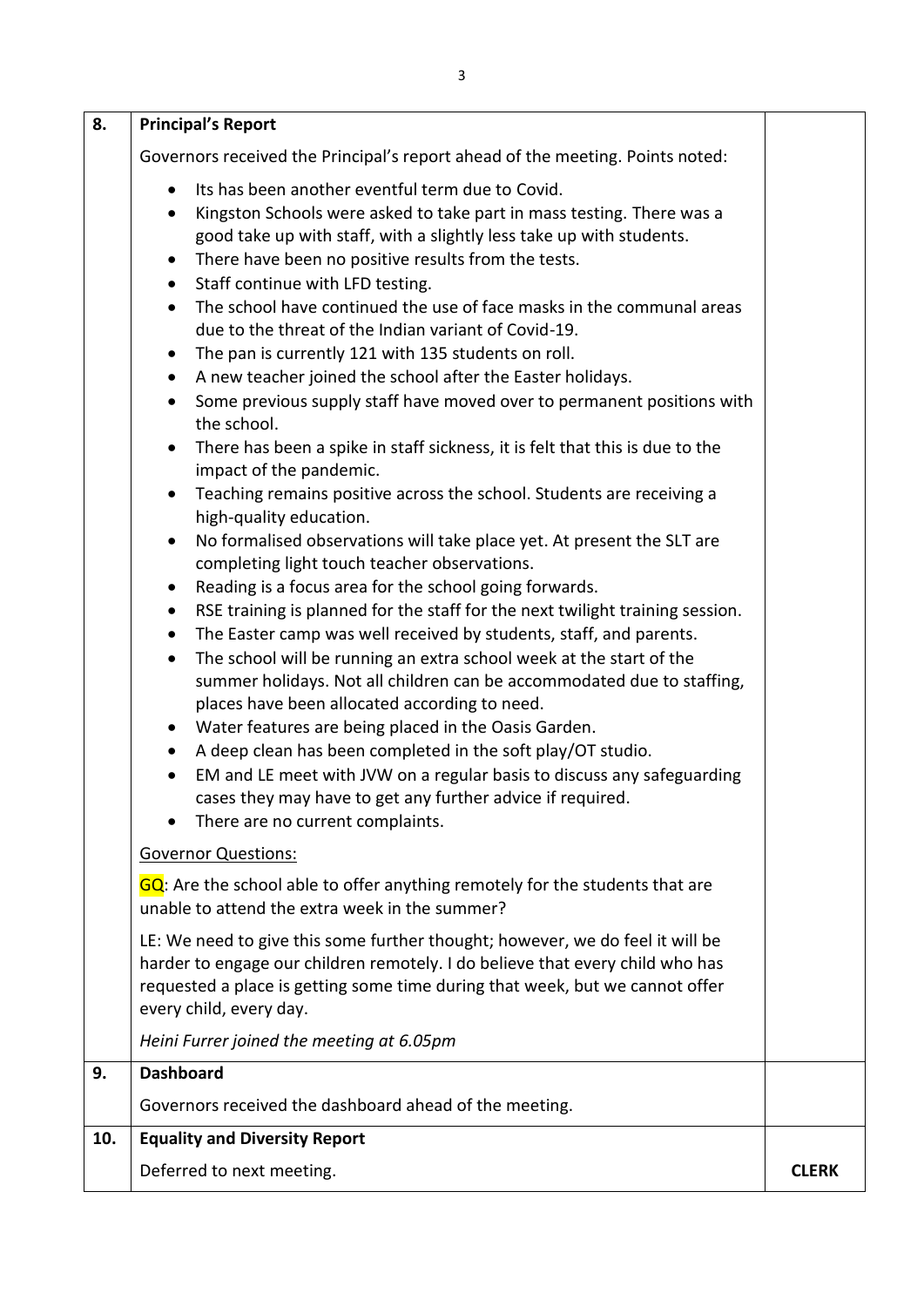| 11. | <b>RSE Curriculum and Policy</b>                                                                                                                                                                                                                                                                                                                                                                                                                                                                                                                              |                 |
|-----|---------------------------------------------------------------------------------------------------------------------------------------------------------------------------------------------------------------------------------------------------------------------------------------------------------------------------------------------------------------------------------------------------------------------------------------------------------------------------------------------------------------------------------------------------------------|-----------------|
|     | These documents were shared in February 2021 via GovernorHub but will be re-<br>shared. All consultations have been completed with parents and staff.                                                                                                                                                                                                                                                                                                                                                                                                         | <b>CLERK</b>    |
|     | GQ: Will there be any impact on the RSE policy and curriculum regarding the<br>Ofsted report that was published last week regarding the response to the<br>'Everyone's Invited' website?                                                                                                                                                                                                                                                                                                                                                                      |                 |
|     | EM: I will need to go through this carefully. I believe not as the incidents in our<br>school of sexual violence, are zero as we do not see this type of behaviour from<br>our students. We have put together a pupil friendly complaints procedure. We<br>are also able to record on CPOMS any instances of a staff member being<br>affected by an incident with a pupil, where the behaviour may be interpreted as<br>sexualised. We have the facility to monitor and make sure staff are supported<br>and given any additional follow up care when needed. |                 |
|     | LE asked governors to review the 'Pupil Voice, Including Pupil Complaints'<br>document. Feedback is very welcome.                                                                                                                                                                                                                                                                                                                                                                                                                                             | <b>ALL</b>      |
|     | GQ: Is this document linked to the school's complaint policy?                                                                                                                                                                                                                                                                                                                                                                                                                                                                                                 |                 |
|     | EM: If a parent has a complaint, they will go through the standard OHCAT<br>complaints procedure. If a child raises a concern or complaint in school, this will<br>be dealt with within school.                                                                                                                                                                                                                                                                                                                                                               |                 |
|     | GQ: Is there anything in the RSE curriculum around where appropriate educating<br>students around sexual violence?                                                                                                                                                                                                                                                                                                                                                                                                                                            |                 |
|     | LE: We do address the basic public, private, safe, and unsafe teaching. We must<br>tailor our curriculum to our children's understanding.                                                                                                                                                                                                                                                                                                                                                                                                                     |                 |
|     | GC: I am not suggesting that there is a deficit within the policy or curriculum, it is<br>just that as governors we need to be aware of the Ofsted report.                                                                                                                                                                                                                                                                                                                                                                                                    |                 |
|     | CM undertook to check if there are slides available from some Andrew Hall<br>training she recently completed, and if available these will be shared with<br>governors.                                                                                                                                                                                                                                                                                                                                                                                        | <b>CM/CLERK</b> |
|     | <b>Safeguarding Posters</b>                                                                                                                                                                                                                                                                                                                                                                                                                                                                                                                                   |                 |
|     | GQ: Are there differentiated posters for Apollo and Comet to meet the different<br>levels of understanding by the children?                                                                                                                                                                                                                                                                                                                                                                                                                                   |                 |
|     | EM: This is something that we are looking into. It will not be easy to ensure<br>everyone's level of understanding is completely met in the posters; however, we<br>will investigate further.                                                                                                                                                                                                                                                                                                                                                                 |                 |
| 12. | <b>Portfolio Governor Reports</b>                                                                                                                                                                                                                                                                                                                                                                                                                                                                                                                             |                 |
|     | Governors received the following reports ahead of the meeting:                                                                                                                                                                                                                                                                                                                                                                                                                                                                                                |                 |
|     | i.<br><b>Teaching and Learning</b><br>Health & Safety, child Protection and Safeguarding.<br>i.<br>HR & Organisational Development<br>ii.<br>Ethos, Vision and Strategy<br>iii.                                                                                                                                                                                                                                                                                                                                                                               |                 |